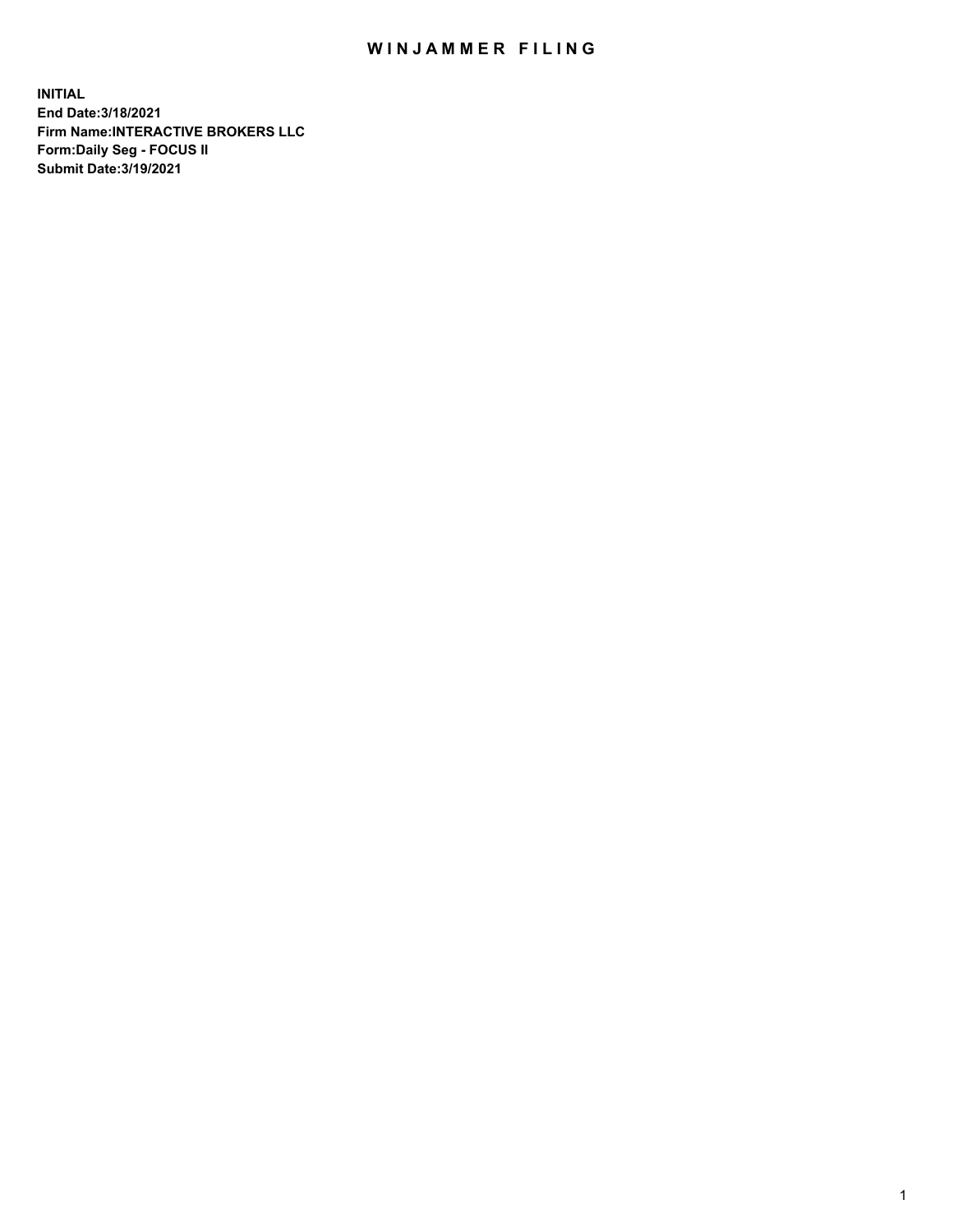**INITIAL End Date:3/18/2021 Firm Name:INTERACTIVE BROKERS LLC Form:Daily Seg - FOCUS II Submit Date:3/19/2021 Daily Segregation - Cover Page**

| Name of Company                                                                                                                                                                                                                                                                                                                | <b>INTERACTIVE BROKERS LLC</b>                                                                  |  |
|--------------------------------------------------------------------------------------------------------------------------------------------------------------------------------------------------------------------------------------------------------------------------------------------------------------------------------|-------------------------------------------------------------------------------------------------|--|
| <b>Contact Name</b>                                                                                                                                                                                                                                                                                                            | James Menicucci                                                                                 |  |
| <b>Contact Phone Number</b>                                                                                                                                                                                                                                                                                                    | 203-618-8085                                                                                    |  |
| <b>Contact Email Address</b>                                                                                                                                                                                                                                                                                                   | jmenicucci@interactivebrokers.c<br>om                                                           |  |
| FCM's Customer Segregated Funds Residual Interest Target (choose one):<br>a. Minimum dollar amount: ; or<br>b. Minimum percentage of customer segregated funds required:% ; or<br>c. Dollar amount range between: and; or<br>d. Percentage range of customer segregated funds required between:% and%.                         | $\overline{\mathbf{0}}$<br>$\overline{\mathbf{0}}$<br>155,000,000 245,000,000<br>0 <sub>0</sub> |  |
| FCM's Customer Secured Amount Funds Residual Interest Target (choose one):<br>a. Minimum dollar amount: ; or<br>b. Minimum percentage of customer secured funds required:% ; or<br>c. Dollar amount range between: and; or<br>d. Percentage range of customer secured funds required between:% and%.                           | $\overline{\mathbf{0}}$<br>0<br>80,000,000 120,000,000<br>0 <sub>0</sub>                        |  |
| FCM's Cleared Swaps Customer Collateral Residual Interest Target (choose one):<br>a. Minimum dollar amount: ; or<br>b. Minimum percentage of cleared swaps customer collateral required:% ; or<br>c. Dollar amount range between: and; or<br>d. Percentage range of cleared swaps customer collateral required between:% and%. | $\overline{\mathbf{0}}$<br><u>0</u><br>$\underline{0}$ $\underline{0}$<br>00                    |  |

Attach supporting documents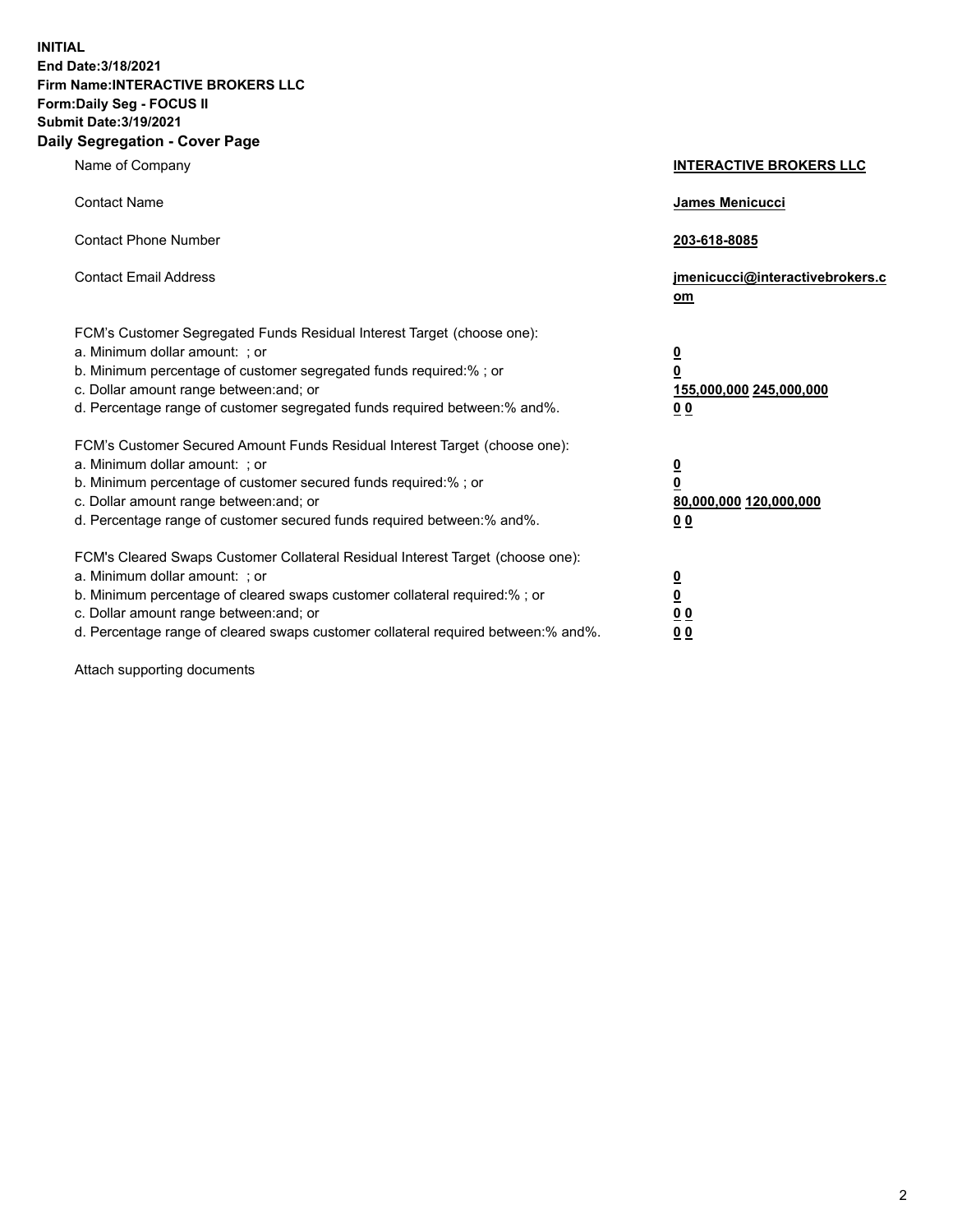**INITIAL End Date:3/18/2021 Firm Name:INTERACTIVE BROKERS LLC Form:Daily Seg - FOCUS II Submit Date:3/19/2021 Daily Segregation - Secured Amounts**

## Foreign Futures and Foreign Options Secured Amounts Amount required to be set aside pursuant to law, rule or regulation of a foreign government or a rule of a self-regulatory organization authorized thereunder **0** [7305] 1. Net ledger balance - Foreign Futures and Foreign Option Trading - All Customers A. Cash **494,467,019** [7315] B. Securities (at market) **0** [7317] 2. Net unrealized profit (loss) in open futures contracts traded on a foreign board of trade **2,454,256** [7325] 3. Exchange traded options a. Market value of open option contracts purchased on a foreign board of trade **148,518** [7335] b. Market value of open contracts granted (sold) on a foreign board of trade **-9,518** [7337] 4. Net equity (deficit) (add lines 1. 2. and 3.) **497,060,275** [7345] 5. Account liquidating to a deficit and account with a debit balances - gross amount **4,900** [7351] Less: amount offset by customer owned securities **0** [7352] **4,900** [7354] 6. Amount required to be set aside as the secured amount - Net Liquidating Equity Method (add lines 4 and 5) **497,065,175** [7355] 7. Greater of amount required to be set aside pursuant to foreign jurisdiction (above) or line 6. **497,065,175** [7360] FUNDS DEPOSITED IN SEPARATE REGULATION 30.7 ACCOUNTS 1. Cash in banks A. Banks located in the United States **55,029,515** [7500] B. Other banks qualified under Regulation 30.7 **0** [7520] **55,029,515** [7530] 2. Securities A. In safekeeping with banks located in the United States **325,001,500** [7540] B. In safekeeping with other banks qualified under Regulation 30.7 **0** [7560] **325,001,500** [7570] 3. Equities with registered futures commission merchants A. Cash **0** [7580] B. Securities **0** [7590] C. Unrealized gain (loss) on open futures contracts **0** [7600] D. Value of long option contracts **0** [7610] E. Value of short option contracts **0** [7615] **0** [7620] 4. Amounts held by clearing organizations of foreign boards of trade A. Cash **0** [7640] B. Securities **0** [7650] C. Amount due to (from) clearing organization - daily variation **0** [7660] D. Value of long option contracts **0** [7670] E. Value of short option contracts **0** [7675] **0** [7680] 5. Amounts held by members of foreign boards of trade A. Cash **234,815,703** [7700] B. Securities **0** [7710] C. Unrealized gain (loss) on open futures contracts **2,579,583** [7720] D. Value of long option contracts **148,518** [7730] E. Value of short option contracts **-9,518** [7735] **237,534,286** [7740] 6. Amounts with other depositories designated by a foreign board of trade **0** [7760] 7. Segregated funds on hand **0** [7765] 8. Total funds in separate section 30.7 accounts **617,565,301** [7770] 9. Excess (deficiency) Set Aside for Secured Amount (subtract line 7 Secured Statement Page 1 from Line 8) **120,500,126** [7380] 10. Management Target Amount for Excess funds in separate section 30.7 accounts **80,000,000** [7780] 11. Excess (deficiency) funds in separate 30.7 accounts over (under) Management Target **40,500,126** [7785]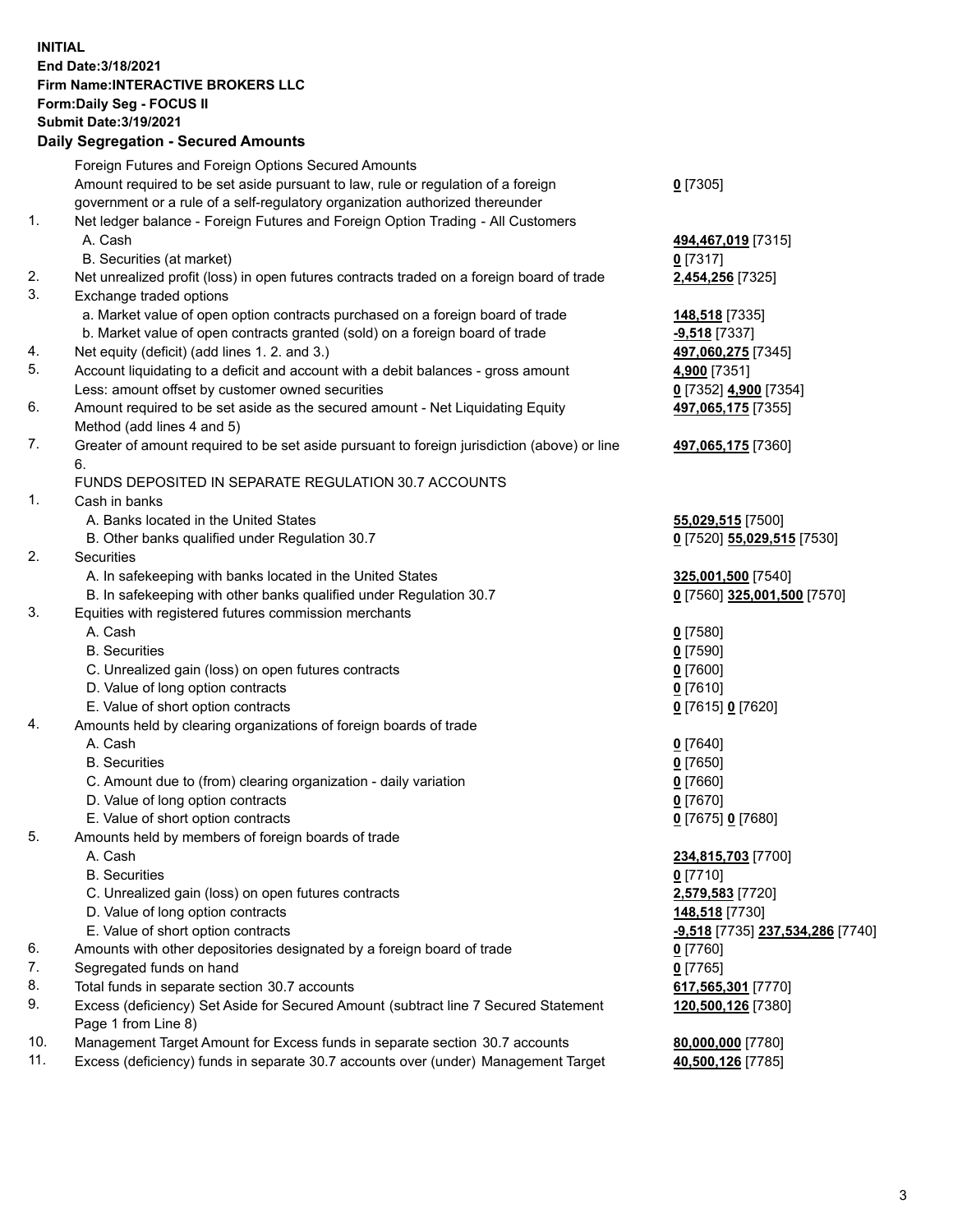**INITIAL End Date:3/18/2021 Firm Name:INTERACTIVE BROKERS LLC Form:Daily Seg - FOCUS II Submit Date:3/19/2021 Daily Segregation - Segregation Statement** SEGREGATION REQUIREMENTS(Section 4d(2) of the CEAct) 1. Net ledger balance A. Cash **6,312,057,663** [7010] B. Securities (at market) **0** [7020] 2. Net unrealized profit (loss) in open futures contracts traded on a contract market **96,150,901** [7030] 3. Exchange traded options A. Add market value of open option contracts purchased on a contract market **291,987,949** [7032] B. Deduct market value of open option contracts granted (sold) on a contract market **-248,153,261** [7033] 4. Net equity (deficit) (add lines 1, 2 and 3) **6,452,043,252** [7040] 5. Accounts liquidating to a deficit and accounts with debit balances - gross amount **1,452,199** [7045] Less: amount offset by customer securities **0** [7047] **1,452,199** [7050] 6. Amount required to be segregated (add lines 4 and 5) **6,453,495,451** [7060] FUNDS IN SEGREGATED ACCOUNTS 7. Deposited in segregated funds bank accounts A. Cash **2,358,257,952** [7070] B. Securities representing investments of customers' funds (at market) **1,954,490,955** [7080] C. Securities held for particular customers or option customers in lieu of cash (at market) **0** [7090] 8. Margins on deposit with derivatives clearing organizations of contract markets A. Cash **520,112,984** [7100] B. Securities representing investments of customers' funds (at market) **1,867,582,098** [7110] C. Securities held for particular customers or option customers in lieu of cash (at market) **0** [7120] 9. Net settlement from (to) derivatives clearing organizations of contract markets **-88,488,428** [7130] 10. Exchange traded options A. Value of open long option contracts **292,187,077** [7132] B. Value of open short option contracts **-248,394,183** [7133] 11. Net equities with other FCMs A. Net liquidating equity **0** [7140] B. Securities representing investments of customers' funds (at market) **0** [7160] C. Securities held for particular customers or option customers in lieu of cash (at market) **0** [7170] 12. Segregated funds on hand **0** [7150] 13. Total amount in segregation (add lines 7 through 12) **6,655,748,455** [7180] 14. Excess (deficiency) funds in segregation (subtract line 6 from line 13) **202,253,004** [7190] 15. Management Target Amount for Excess funds in segregation **155,000,000** [7194] 16. Excess (deficiency) funds in segregation over (under) Management Target Amount **47,253,004** [7198]

Excess